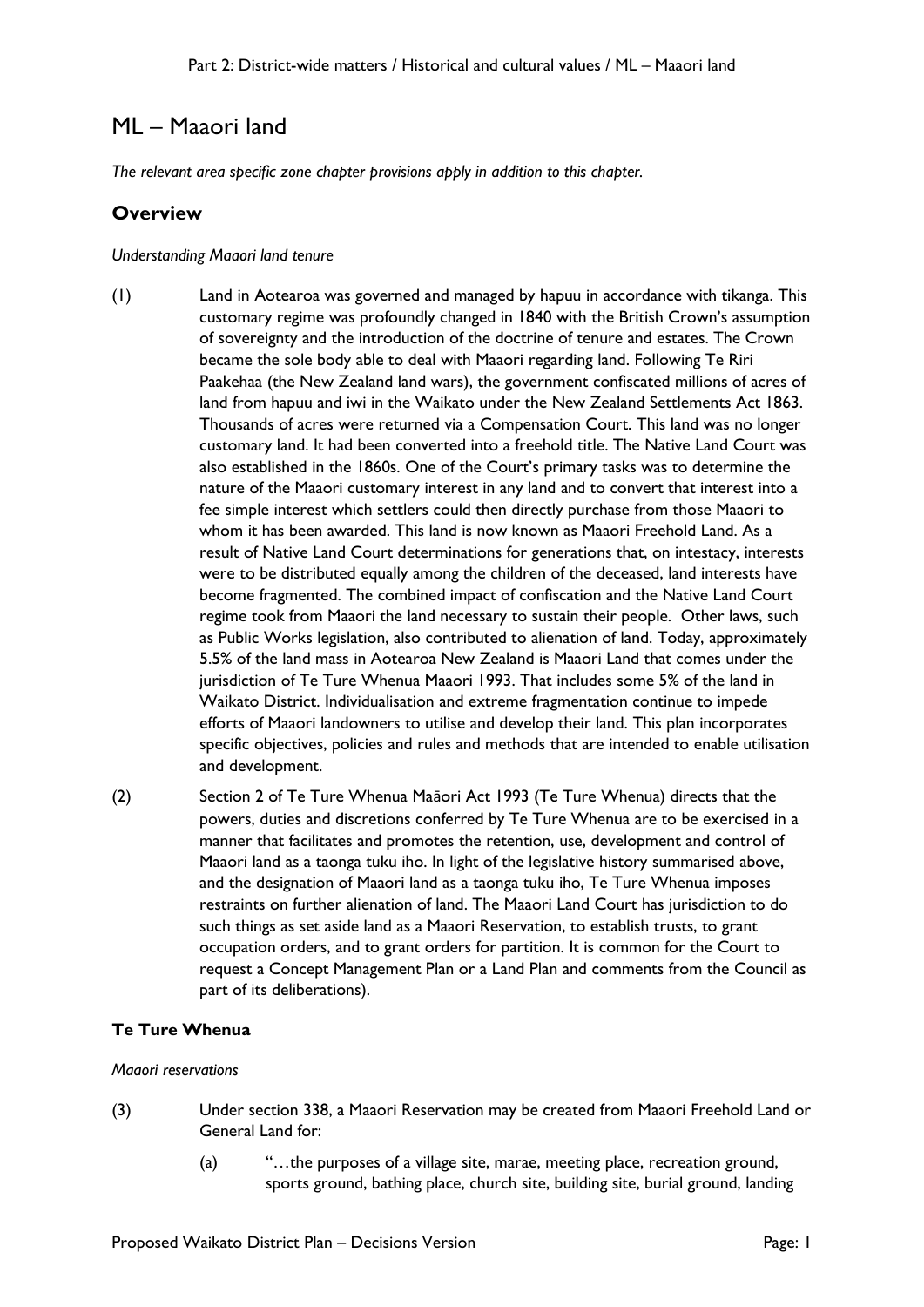place, fishing ground, spring, well, timber reserve, catchment area or other source of water supply, or place of culture cultural, historical, or scenic interest, or for any other specified purpose;" or

(b) for "a waahi tapu, being a place of special significance according to tikanga Maori".

It is not necessary for a Maaori Reservation to include a marae and section 338 is broad enough to include a hauora, or health facility.

#### *Trusts and incorporations*

(4) In light of difficulties associated with multiple ownership, Trusts and Incorporations are useful for managing blocks of Maaori Freehold Land or General Land. The Ahu Whenua Trust is the most common form of trust used for commercial purposes. Under section 215, an Ahu Whenua Trust may be formed where the Court is satisfied that the trust would "promote and facilitate the use and administration of the land in the interests of the persons beneficially entitled". Other forms of trust that can be established under Te Ture Whenua that may be used to manage land include Whaanau Trusts and Whenua Toopu Trusts. The Court is required to set out the terms of any trust by Court order. The Trust Order would also identify the purposes of the Trust. Incorporations are another popular model for managing Maaori land. Incorporations are administered by management committees elected by shareholders, who work to a constitution set down by the Maaori Incorporations Constitutions Regulations 1994. A land plan or concept management plan can be useful as a planning tool to assist trustees and committee members fulfil their responsibilities, such as allocating licences to occupy land.

#### *Occupation orders*

(5) Under Part 15, the Maaori Land Court may make an Occupation Order over Maaori Freehold Land or General Land. Where there is a Trust or Incorporation in place, the Court must not make an Occupation Order without the consent of the trustees or the Incorporation.

#### *Integrated development of Maaori Freehold Land*

(6) The integrated and comprehensive management of Maaori land is promoted through a range of methods outside of the regulatory framework of the District Plan. Council has been actively leading the promotion of integrated planning of Papakaainga housing development with Te Puni Kookiri and a range of supporting agencies including Waikato Regional Council. This commenced with the development of the Papakaainga Maaori Housing Toolkit in 2013, developed to assist landowners in their aspirations to return to their whenua. This toolkit includes the development of concept plans.

## *Treaty Settlement Land*

(7) As part of Treaty Settlements, claimant groups such as iwi and hapuu receive an acknowledgement and apology by the Crown for its past actions and omissions, particularly in relation to confiscation, the Native Land Court regime and other legislation that led to Maaori being dispossessed of their land. Through settlement processes, post-settlement governance entities are established to receive cultural and commercial redress. The return of land is an integral form of both cultural and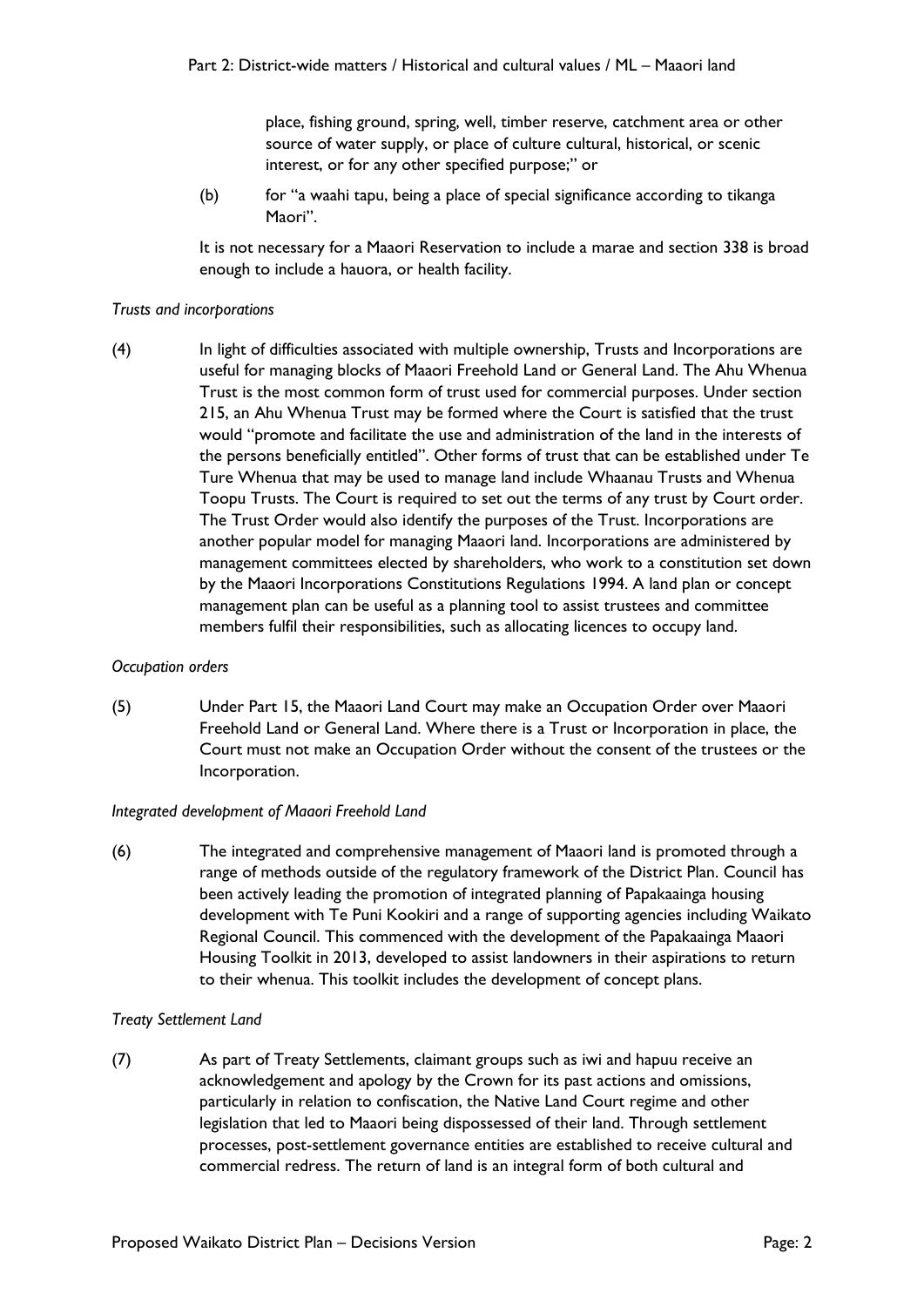commercial redress. With a few exceptions, claimants choose to have their redress land returned to them as General Land, rather than Maaori Freehold Land. The 1995 Waikato Raupatu Settlement created a unique form of inalienable title known as Pootatau Te Wherowhero title. Some of Waikato-Tainui's land is held in this title. For the purposes of this plan, land returned via a Treaty settlement is called Treaty Settlement Land. In this plan, Maaori land encompasses both Treaty Settlement Land and land that comes under Te Ture Whenua. Given the historical context set out above, it is an aim of this plan to remove any undue barriers for Maaori to utilise, manage and enjoy their land. To this end, the plan provides permitted activity status for particular uses and administration of Maaori Land.

## **Objectives**

ML-OI Whenuatanga (land management).

> Tangata Whenua have the ability to utilise, manage and enjoy Maaori land in accordance with tikanga Maaori, including maatauranga Maaori.

## **Policies**

- ML-P1 Tangata whenuatanga (utilisation by landowners).
- (1) Tangata Whenua are enabled to sustainably manage their lands and resources in accordance with their cultural preferences and aspirations.
- (2) Tangata whenua are enabled to sustainably use and develop Maaori Land, through a range of uses in accordance with tikanga and maatauranga Maaori, including:
	- (a) Marae and associated facilities;
	- (b) Papakaainga housing development;
	- (c) Papakaainga buildings;
	- (d) Cultural events;
	- (e) Urupaa;
	- (f) Tuaahu;
	- (g) Waharoa;
	- (h) Church;
	- (i) Hauora;
	- (j) Koohanga;
	- (k) Conference centre and facilities;
	- (l) Waananga;
	- (m) Recreation facilities; and,
	- (n) Papa taakaro.
- (3) Commercial activity is provided for in a way and at a scale that supports the occupation, development and use of Maaori land and meets the needs of Tangata Whenua, whilst complementing or supporting the role of business town centres in the District.

*Non-regulatory policies*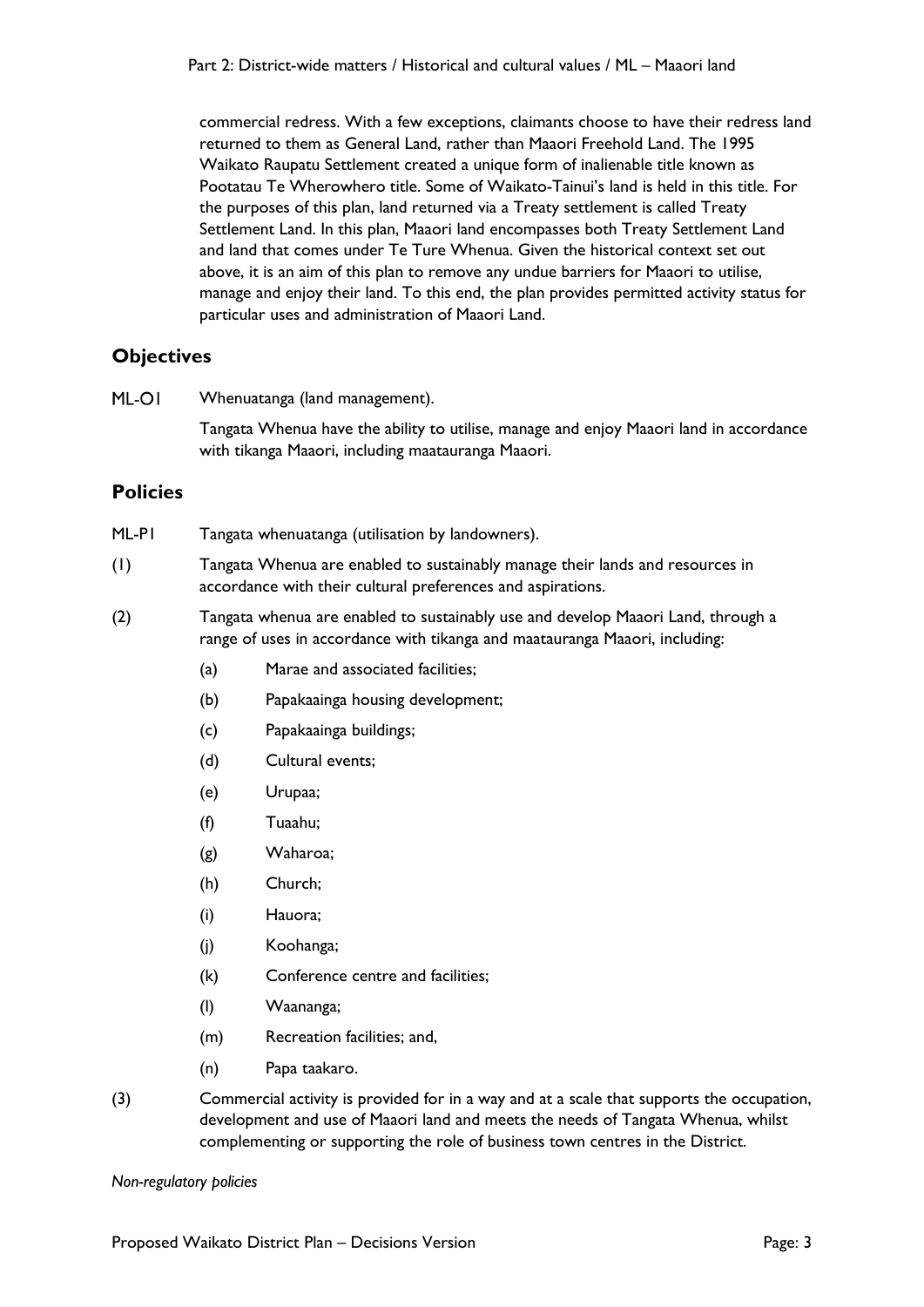#### ML-P2 Non-regulatory policies.

- (1) Council will work with iwi, hapuu and whaanau to encourage and support the comprehensive, co-ordinated and efficient development of Maaori land.
- (2) Alongside partner agencies, Council will support and promote the use of best practice guidance and toolkits for Maaori housing, including Te Kete Paaraha Mo Nga Papakaainga Ki Waikato: Waikato Maaori Housing Toolkit, to assist iwi and hapuu in the development of Maaori land.

## **Rules**

- (1) The rules that apply to Maaori Land are:
	- (a) Land use activity rule ML-R1 to ML-R5;
	- (b) Land use activity rules of the underlying zone, excluding the following:
		- (i) Home business; and
		- (ii) Commercial activity where the activity status is non-complying.
	- (c) Land use effects rules of the underlying zone.
	- (d) Land use building rules of the underlying zone, excluding the following:
		- (i) Number of residential units;
		- (ii) Minor residential unit rules;
		- (iii) Buildings and structures in Landscape and Natural Character Areas;
		- (iv) Building height; and
		- (v) Building coverage.
- (2) The following activities from Part 2 District-wide matters do not apply to activities on Maaori Land:
	- (i) Rule WWS-R15 (Outfall structures located within an Identified Area);
	- (ii) Rule TRPT-R1(1)(a)(ix) (Vehicle access for all activities);
	- (iii) Rule TRPT-R2(1)(a)(v) (On-site parking and loading);
	- (iv) Rule TRPT-R2(1)(a)(vi) (On-site parking and loading);
	- (v) Rule TRPT-R2(1)(a)(x) (On-site parking and loading); and,
	- (vi) Rule TRPT-R3(1)(a)(vii) (On-site manoeuvring and queuing).]
- *Land use activities*

| ML-RI       | Maaori purpose activity                                                       |                                                                        |
|-------------|-------------------------------------------------------------------------------|------------------------------------------------------------------------|
| Maaori Land | (1) Activity status: PER                                                      | (2) Activity status where                                              |
| across all  | <b>Activity-specific standards:</b>                                           | compliance not achieved: RDIS                                          |
| zones       | (a) Building height does not exceed<br>7.5m in any of the following<br>areas: | <b>Council's discretion is restricted</b><br>to the following matters: |
|             | (i) Outstanding Natural<br>Landscape;                                         | (a) The adverse visual and amenity<br>effects from any building or     |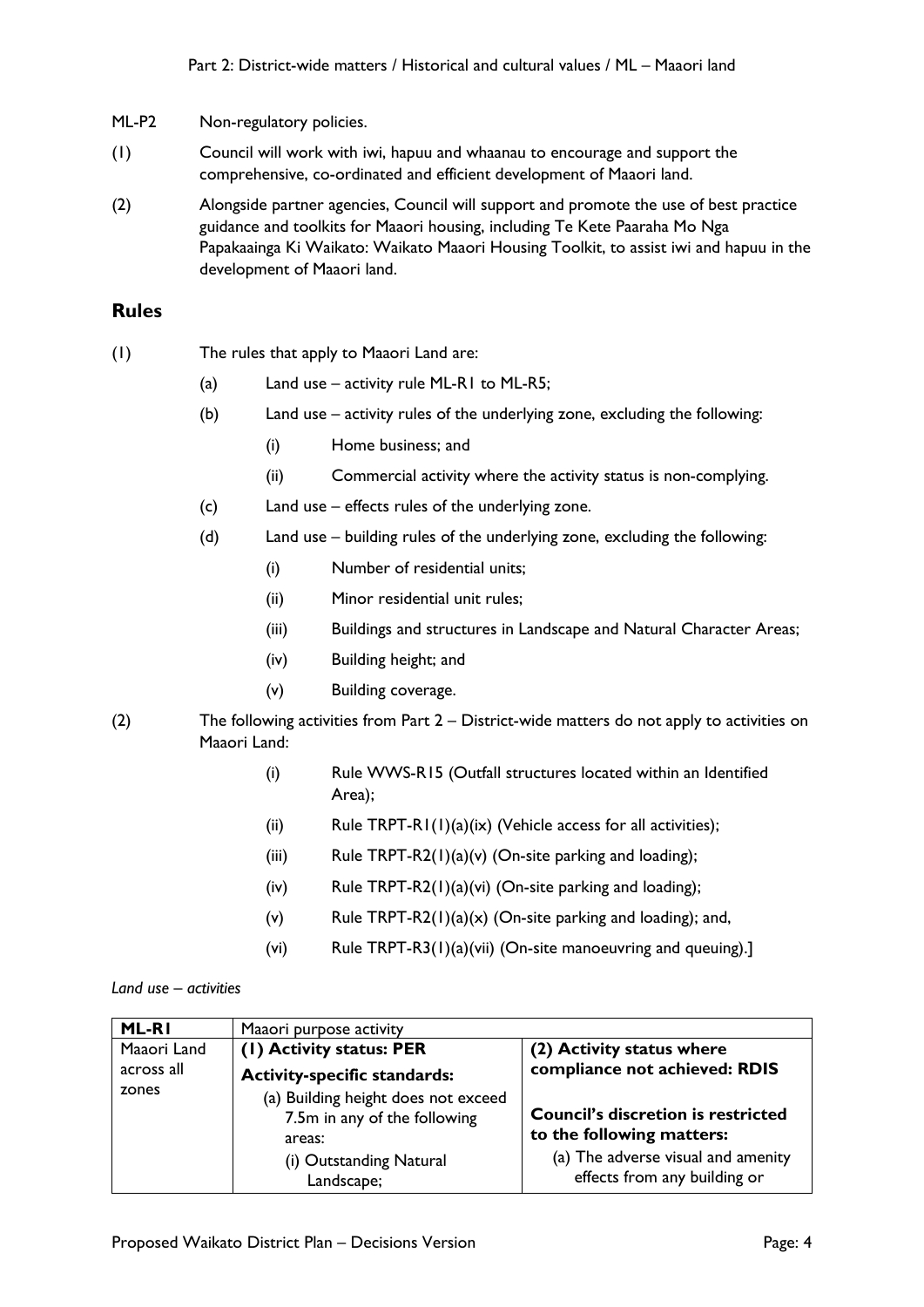|                   | (ii) Outstanding Natural Feature;<br>(iii) Outstanding Natural<br>Character Area of the coastal<br>environment;<br>(iv) High Natural Character<br>Area of the coastal<br>environment;<br>(b) For residential units:<br>(i) Where the underlying zone<br>would otherwise require an<br>outdoor living space, and<br>compliance with that cannot<br>be achieved, a communal<br>living court of at least 24m <sup>2</sup><br>per residential unit shall be<br>provided.<br>(ii) Where the underlying zone<br>would otherwise require a<br>service court, and compliance<br>with that cannot be achieved,<br>a communal service court of<br>at least 3m <sup>2</sup> per residential<br>unit shall be provided at<br>ground floor. | structure on the attributes of<br>the identified landscape or<br>natural character area are<br>avoided, remedied or mitigated;<br>(b) In regards to outdoor living<br>spaces:<br>(i) The extent to which the<br>space is useable to the<br>occupiers;<br>(ii) Access to sunlight;<br>(iii) Privacy of adjoining<br>residential sites; and,<br>(iv) Accessibility to and<br>convenience of the space for<br>occupiers;<br>(c) In regards to service courts:<br>(i) The convenience and<br>accessibility of the spaces for<br>building occupiers;<br>(ii) The adequacy of the space to<br>meet the expected<br>requirements of building<br>occupiers; and,<br>(iii) Adverse effects on the |
|-------------------|--------------------------------------------------------------------------------------------------------------------------------------------------------------------------------------------------------------------------------------------------------------------------------------------------------------------------------------------------------------------------------------------------------------------------------------------------------------------------------------------------------------------------------------------------------------------------------------------------------------------------------------------------------------------------------------------------------------------------------|------------------------------------------------------------------------------------------------------------------------------------------------------------------------------------------------------------------------------------------------------------------------------------------------------------------------------------------------------------------------------------------------------------------------------------------------------------------------------------------------------------------------------------------------------------------------------------------------------------------------------------------------------------------------------------------|
|                   |                                                                                                                                                                                                                                                                                                                                                                                                                                                                                                                                                                                                                                                                                                                                | location of the space on<br>visual amenity from the                                                                                                                                                                                                                                                                                                                                                                                                                                                                                                                                                                                                                                      |
|                   |                                                                                                                                                                                                                                                                                                                                                                                                                                                                                                                                                                                                                                                                                                                                | street or adjoining sites.                                                                                                                                                                                                                                                                                                                                                                                                                                                                                                                                                                                                                                                               |
| ML-R <sub>2</sub> | Home business                                                                                                                                                                                                                                                                                                                                                                                                                                                                                                                                                                                                                                                                                                                  |                                                                                                                                                                                                                                                                                                                                                                                                                                                                                                                                                                                                                                                                                          |
| Maaori Land       | (1) Activity status: PER                                                                                                                                                                                                                                                                                                                                                                                                                                                                                                                                                                                                                                                                                                       | (2) Activity status where                                                                                                                                                                                                                                                                                                                                                                                                                                                                                                                                                                                                                                                                |
| across all        | <b>Activity-specific standards:</b>                                                                                                                                                                                                                                                                                                                                                                                                                                                                                                                                                                                                                                                                                            | compliance not achieved: RDIS                                                                                                                                                                                                                                                                                                                                                                                                                                                                                                                                                                                                                                                            |
| zones             | (a) There is only one home                                                                                                                                                                                                                                                                                                                                                                                                                                                                                                                                                                                                                                                                                                     |                                                                                                                                                                                                                                                                                                                                                                                                                                                                                                                                                                                                                                                                                          |
|                   | business per residential unit;                                                                                                                                                                                                                                                                                                                                                                                                                                                                                                                                                                                                                                                                                                 | <b>Council's discretion is restricted</b>                                                                                                                                                                                                                                                                                                                                                                                                                                                                                                                                                                                                                                                |
|                   | (b) Each home business does not                                                                                                                                                                                                                                                                                                                                                                                                                                                                                                                                                                                                                                                                                                | to the following matters:                                                                                                                                                                                                                                                                                                                                                                                                                                                                                                                                                                                                                                                                |
|                   | occupy more than 100m <sup>2</sup> ;                                                                                                                                                                                                                                                                                                                                                                                                                                                                                                                                                                                                                                                                                           | (a) The adverse visual and amenity                                                                                                                                                                                                                                                                                                                                                                                                                                                                                                                                                                                                                                                       |
|                   | (c) Is wholly contained within a<br>building;                                                                                                                                                                                                                                                                                                                                                                                                                                                                                                                                                                                                                                                                                  | effects from any building or<br>structure on the attributes of                                                                                                                                                                                                                                                                                                                                                                                                                                                                                                                                                                                                                           |
|                   | (d) No more than two people who                                                                                                                                                                                                                                                                                                                                                                                                                                                                                                                                                                                                                                                                                                | the identified landscape or                                                                                                                                                                                                                                                                                                                                                                                                                                                                                                                                                                                                                                                              |
|                   | are not permanent residents of                                                                                                                                                                                                                                                                                                                                                                                                                                                                                                                                                                                                                                                                                                 | natural character area are                                                                                                                                                                                                                                                                                                                                                                                                                                                                                                                                                                                                                                                               |
|                   | the site are employed at any one                                                                                                                                                                                                                                                                                                                                                                                                                                                                                                                                                                                                                                                                                               | avoided, remedied or mitigated.                                                                                                                                                                                                                                                                                                                                                                                                                                                                                                                                                                                                                                                          |
|                   | time per home occupation;                                                                                                                                                                                                                                                                                                                                                                                                                                                                                                                                                                                                                                                                                                      |                                                                                                                                                                                                                                                                                                                                                                                                                                                                                                                                                                                                                                                                                          |
|                   | (e) Unloading and loading of                                                                                                                                                                                                                                                                                                                                                                                                                                                                                                                                                                                                                                                                                                   |                                                                                                                                                                                                                                                                                                                                                                                                                                                                                                                                                                                                                                                                                          |
|                   | vehicles or the receiving of                                                                                                                                                                                                                                                                                                                                                                                                                                                                                                                                                                                                                                                                                                   |                                                                                                                                                                                                                                                                                                                                                                                                                                                                                                                                                                                                                                                                                          |
|                   | customers or deliveries only                                                                                                                                                                                                                                                                                                                                                                                                                                                                                                                                                                                                                                                                                                   |                                                                                                                                                                                                                                                                                                                                                                                                                                                                                                                                                                                                                                                                                          |
|                   | occur after 7:00am and before                                                                                                                                                                                                                                                                                                                                                                                                                                                                                                                                                                                                                                                                                                  |                                                                                                                                                                                                                                                                                                                                                                                                                                                                                                                                                                                                                                                                                          |
|                   | 7:00pm on any day; and,<br>(f) Machinery is only operated after                                                                                                                                                                                                                                                                                                                                                                                                                                                                                                                                                                                                                                                                |                                                                                                                                                                                                                                                                                                                                                                                                                                                                                                                                                                                                                                                                                          |
|                   | 7:30am and up to 7:00pm on any                                                                                                                                                                                                                                                                                                                                                                                                                                                                                                                                                                                                                                                                                                 |                                                                                                                                                                                                                                                                                                                                                                                                                                                                                                                                                                                                                                                                                          |
| ML-R3             | day.<br>Visitor accommodation at Riria Kereopa Drive                                                                                                                                                                                                                                                                                                                                                                                                                                                                                                                                                                                                                                                                           |                                                                                                                                                                                                                                                                                                                                                                                                                                                                                                                                                                                                                                                                                          |